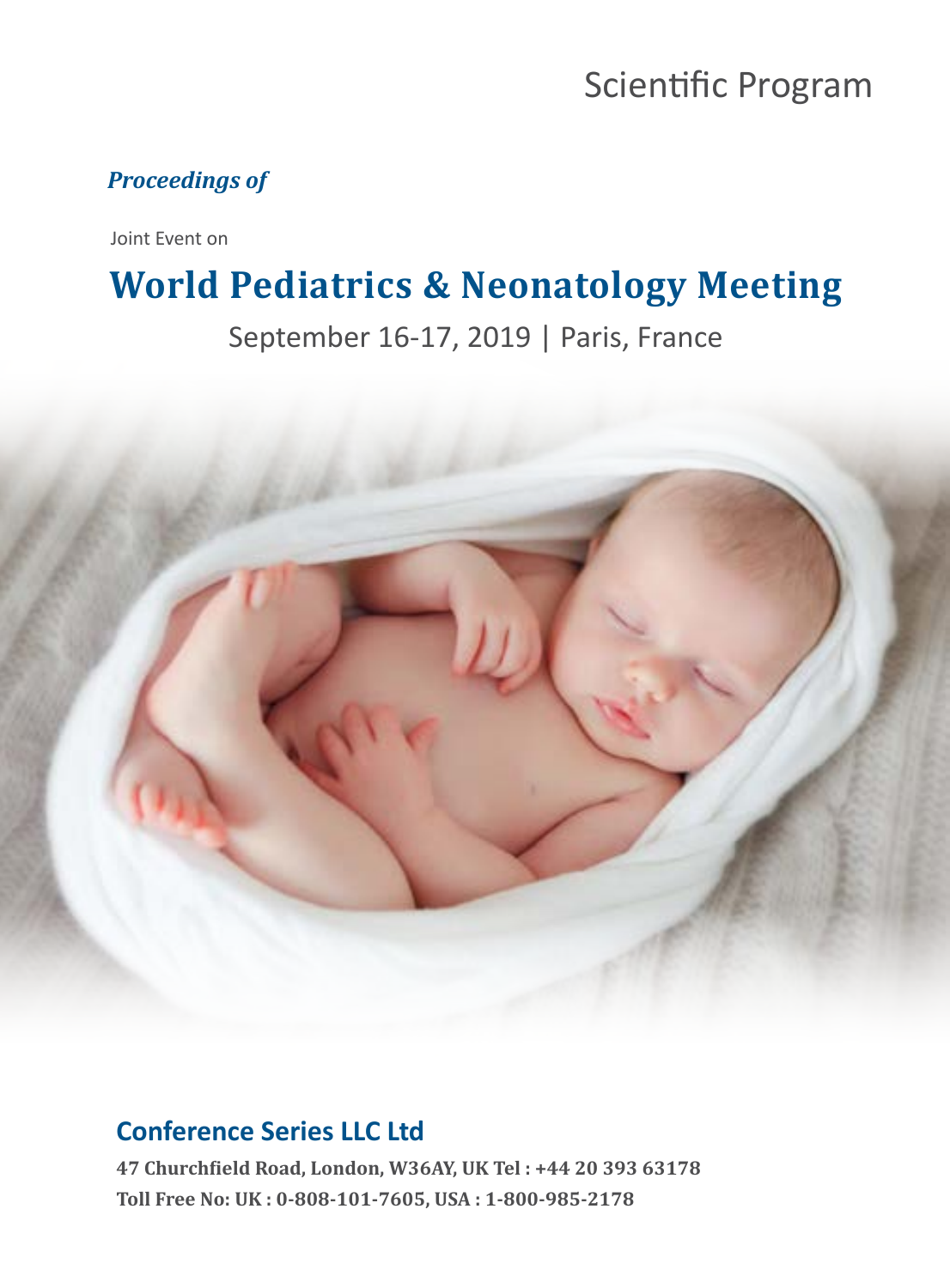**09:00-09:30 Registrations** 

### **Meeting Hall @ Paris**

# **09:30-09:40** Opening Ceremony

| <b>Introduction</b>                                                                                                                                         |                                                                                                                                                       |  |
|-------------------------------------------------------------------------------------------------------------------------------------------------------------|-------------------------------------------------------------------------------------------------------------------------------------------------------|--|
| <b>Keynote Session</b>                                                                                                                                      |                                                                                                                                                       |  |
| $09:40-10:20$                                                                                                                                               | Title: To evaluate the efficacy of probiotics in reducing the incidence and<br>severity of necrotizing enterocolitis in very low birth weight infants |  |
|                                                                                                                                                             | Sandeep Rawal, Jaipur Golden Hospital, India                                                                                                          |  |
| $10:20 - 11:00$                                                                                                                                             | Title: Practice variance analysis for process improvement in post-operative<br>care of congenital heart surgery                                       |  |
|                                                                                                                                                             | <b>Eva K Lee, Emory University School of Medicine, Georgia</b>                                                                                        |  |
| Group Photo and Refreshments Break: 11:00-11:20 @ Foyer                                                                                                     |                                                                                                                                                       |  |
| Scientific Sessions: Neonatal Diseases   Pediatrics Medical Emergency   Pediatric Hematology  <br><b>Neonatal Intensive Care Unit   Clinical Pediatrics</b> |                                                                                                                                                       |  |
| Session Chair: Eva K Lee, Emory University School of Medicine, Georgia                                                                                      |                                                                                                                                                       |  |
| 11:20-11:50                                                                                                                                                 | Title: Iron deficiency anemia in children                                                                                                             |  |
|                                                                                                                                                             | Violeta Grajqevci-Uka, University Clinical Center of Kosovo, Republic of Kosovo                                                                       |  |
| 11:50-12:20                                                                                                                                                 | <b>Title: Oral restrictions and implications on feeding</b>                                                                                           |  |
|                                                                                                                                                             | Amber Valentine, Baptist Health Lexington, USA                                                                                                        |  |
| $12:20 - 12:50$                                                                                                                                             | Title: Self-perception of weight though corporal figures in children of<br>school age in Piedras Negras, Coahuila, Mexico                             |  |
|                                                                                                                                                             | Felipe Javier Uribe Salas, National System of Researcher, Mexico                                                                                      |  |
|                                                                                                                                                             | Lunch Break: 12:50-13:50 @ Restaurant Food and More                                                                                                   |  |
| 13:50-14:20                                                                                                                                                 | Title: Hemoadosrbtion to treath neonatal and pediatric septic shock and<br>sepsi: Let's give it a chance                                              |  |
|                                                                                                                                                             | Leonardo Milella, Paediatric Hospital Giovanni XXIII, Italy                                                                                           |  |
| 14:20 - 14:40                                                                                                                                               | <b>Title: KAT6A syndrome: Presentation and profile</b>                                                                                                |  |
|                                                                                                                                                             | Sohail Daniel, University of Cambridge, United Kingdom                                                                                                |  |
| <b>Video Presentations</b>                                                                                                                                  |                                                                                                                                                       |  |
| 14:40-15:15                                                                                                                                                 | Title: Treating congenital heart diseases with high tech procedures in an<br>unequal country                                                          |  |
|                                                                                                                                                             | Paola Vidal Rojo, La Salle A C University, Mexico                                                                                                     |  |
| Networking and Refreshments Break: 15:15-15:35 @ Foyer                                                                                                      |                                                                                                                                                       |  |